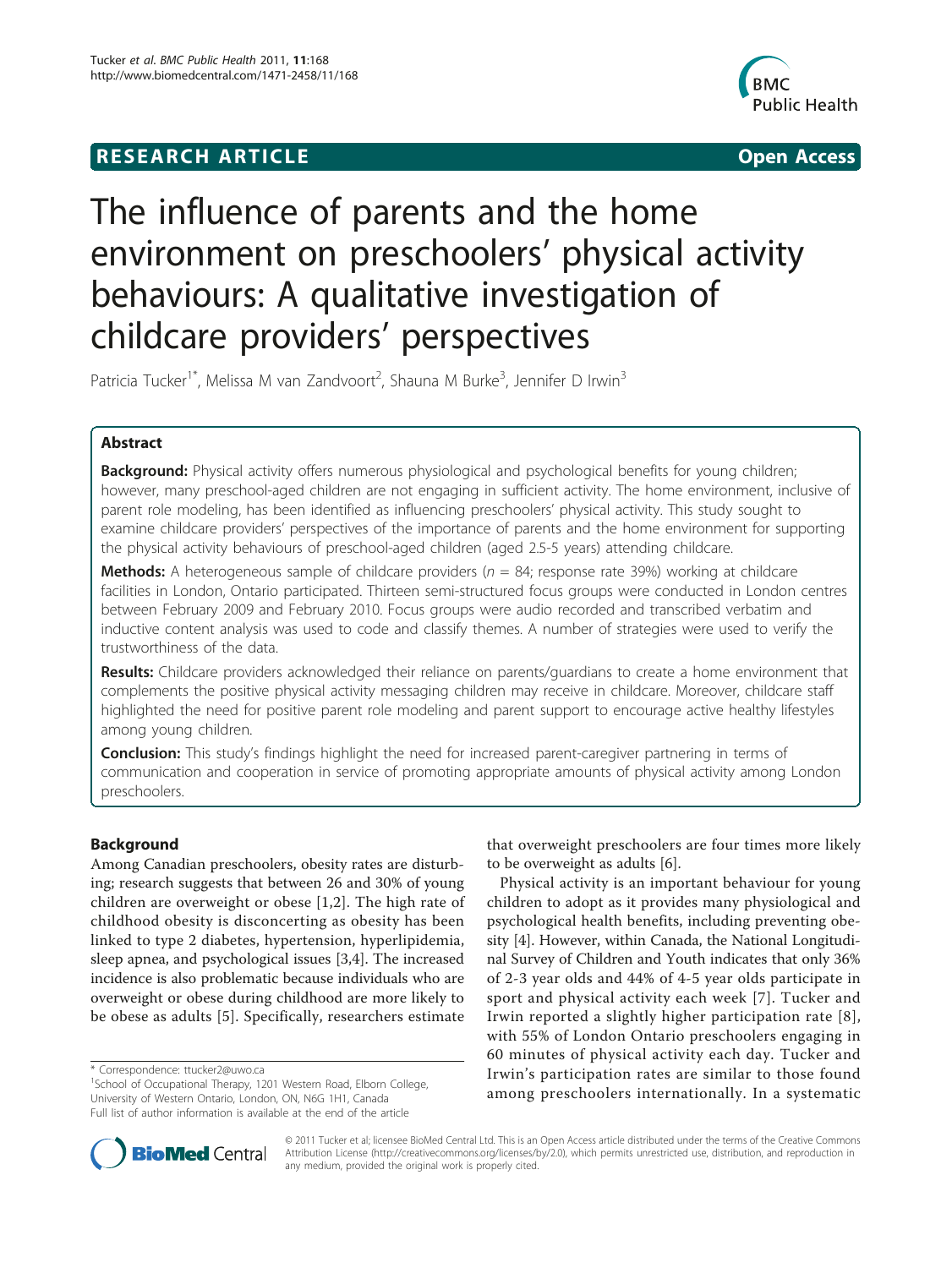review of 39 international studies, Tucker reported that 54% of preschoolers engaged in 60 minutes of physical activity per day [[9](#page-6-0)]. If "sufficient physical activity" was defined as aligning with the National Association for Sport and Physical Education (NASPE) Guideline (which recommends 60 minutes of structured and a minimum of 60 minutes of unstructured daily physical activity for the preschooler cohort), only 23% would have engaged in appropriate amounts of activity [[9\]](#page-6-0). It is clear that many Canadian and international preschoolers are not engaging in appropriate amounts of physical activity. Given that activity levels have been found to decline with age [[10](#page-6-0)], and that the preschool years may be a transitional time for children moving from childcare to the school system, it is imperative that physical activity be encouraged and active lifestyles fostered among this young population.

Children's health behaviours are formed at an early age [[11](#page-6-0),[12](#page-6-0)], and many of these behaviours are largely under the influence of their parents. In fact, the family unit is particularly important for the development of young children's activity-related attitudes, beliefs, preferences, and behaviours [[13](#page-6-0),[14](#page-6-0)]. In addition to parental control over children's behaviours, Sallis and colleagues purported that family-related variables correlate strongly with children's physical activity habits [\[15](#page-6-0)]. Specifically, physical activity participation among preschool-aged children is strongly associated with parental physical activity behaviours and prompts from adults [[15-18\]](#page-6-0). Moreover, the home environment itself (e.g., rules regarding activity, accessibility of play spaces, etc.) has also been acknowledged as impacting physical activity participation among young children, accounting for 16% of the variance in physical activity levels[[18\]](#page-6-0). Therefore, parental role modeling and the home environment are important influences on the physical activity behaviours of preschool-aged children.

The present study took place within the context of a larger program of research. The goal of this research program was to gain an understanding of childcare providers' perspectives of: preschoolers' current physical activity behaviours; the barriers and facilitators to physical activity participation at childcare facilities; and suggestions for improving physical activity opportunities in childcare centres [[19](#page-6-0),[20](#page-6-0)]. This research was undertaken because of the strong emphasis and increased attention placed on the childcare setting as an important venue for supporting physical activity participation among children [[21](#page-6-0),[22\]](#page-6-0). Despite the strong research focus on physical activity participation within the childcare setting, childcare providers emphasized the influence that parents and the child's home environment has on the physical activity behaviours of preschoolers attending childcare. These insightful and relatively under-examined issues (related to the role of

parents and the home environment on preschooler's physical activity) represent the focus of this current paper.

Parents of preschoolers have previously acknowledged their dependence on childcare staff to ensure their children are sufficiently active [[23](#page-6-0),[24\]](#page-6-0); however, the perspectives of childcare staff with regard to the role of parents in increasing children's physical activity has not been examined. An understanding and acknowledgement of childcare providers' expectations and perceptions is important for caregivers and health professionals given the substantial amount of time children spend in daycare and the pivotal role childcare providers play in shaping preschooler's behaviour. Therefore, the purpose of this study was to examine childcare providers' perspectives of the importance of parents and the home environment for supporting physical activity behaviours of preschool-aged children (aged 2.5-5 years) attending childcare.

## Methods

## Recruitment

In total, 13 semi-structured focus groups were conducted at public childcare centres in London, Ontario (from diverse areas of the city) between February 2009 and February 2010 to address the purposes of the larger study. The first eight focus groups were conducted between February and March 2009 with providers from one public childcare organization. An additional five focus groups were conducted after an Advocacy Development Grant from the Heart and Stroke Foundation of Ontario was awarded to expand the study. These focus groups were undertaken in January and February of 2010 with childcare providers from an additional two public childcare organizations. Participating childcare staff were drawn from three organizations that ranged in the number of facilities within the city (i.e., 1, 12, and 13 centres across London). The additional focus groups provided a more in-depth understanding of the importance childcare providers placed on the home environment and the parent as an equal partner for supporting and encouraging physical activity participation among preschoolers. This theme was also discussed in the first round of focus groups, but was not captured in the previously published articles [\[19,20](#page-6-0)].

## Participants

A total of 84 childcare providers (mean age = 33 years; 99% female; mean length of experience = 9 years) from 16 childcare centres in London, Ontario participated in this study. Eighty-one percent of participants indicated that they were full-time childcare providers, and the remaining 19% indicated that they were either part-time or casual (e.g., occasional employment) childcare providers. The majority of participants (79%) had a college education, and an additional 13% had either a university or post-graduate degree. While the ethnicity of the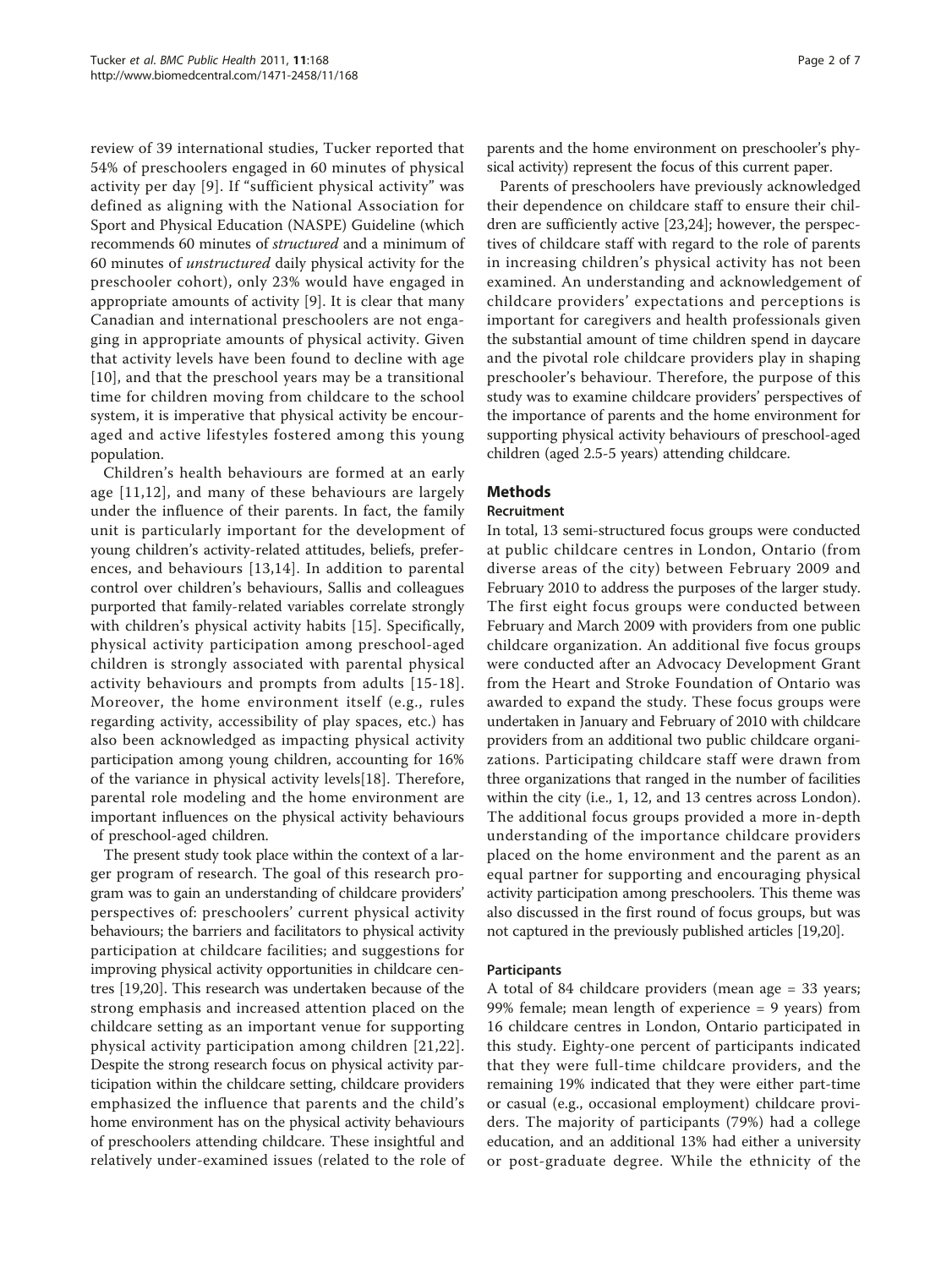childcare providers varied, the majority (87%) who participated were Caucasian.

#### Focus Groups

All of the focus groups took place at the childcare centres that employed the majority of participants. Four of the focus groups took place during childcare hours and nine were held in the evening when the centres were closed. One of the focus groups took place at a single-site organization, while the other 12 were held at branches of two different public childcare organizations. Four to 10 childcare providers participated in each of the focus groups. In total, 84 childcare providers (of a possible 214) from 16 childcare centres participated in one of the 13 focus groups for a response rate of 39%.

The focus groups each lasted between 1 and 1.5 hours and were facilitated by an experienced moderator and co-moderator using a semi-structured interview guide. Member-checking was undertaken after each question and at the completion of the focus group to ensure the researchers understood the participants accurately. At the end of each focus group, participants completed a brief demographic questionnaire. The focus groups were audio recorded and professionally transcribed verbatim.

#### Data Analysis

Inductive content analysis was independently performed by three researchers using QSR NVivo 7. The researchers met after completing their individual analysis to compare and agree upon the identified themes that had emerged from the focus group data (as described by Miller & Crabtree) [[25\]](#page-6-0). Strategies, as described by Guba and Lincoln [[26\]](#page-6-0), were used throughout the data collection and analysis processes to ensure the trustworthiness of the findings (see Table 1), and ethical approval for this study was obtained from the University of Western Ontario's Office of Research Ethics. Please see van Zandvoort et al. and Tucker et al. for a complete description of the study methods [[19,20\]](#page-6-0).

### Results

Participants discussed the impact of the home environment on physical activity behaviours of preschoolers and the themes that emerged have been captured under the following three themes which are discussed in detail below: 1. parents and the home environment as facilitators of physical activity; 2. parents and the home environment as barriers to physical activity; and, 3. suggestions for improving preschoolers' physical activity behaviours.

## Parents and the Home Environment as Facilitators to Physical Activity

Role Modelling. When asked about the facilitators to engaging preschoolers in physical activity while in childcare, in

#### Table 1 Measures to Ensure Data Trustworthiness

| Credibility     | Member checking was conducted between each focus<br>group question and at the end of each focus group to<br>make certain that the researchers accurately understood<br>the answers provided by participants.                                                                                                                                                                                                        |
|-----------------|---------------------------------------------------------------------------------------------------------------------------------------------------------------------------------------------------------------------------------------------------------------------------------------------------------------------------------------------------------------------------------------------------------------------|
| Confirmability  | Two researchers separately and concurrently performed<br>inductive content analysis, and later met to compare<br>their findings. We scrutinized data for similarities and<br>differences across the interviews, and acknowledged<br>emerging themes. The researchers discussed and<br>prepared a summary of the analysis.                                                                                           |
| Dependability   | Upon the completion of each focus group, two<br>researchers met to debrief and summarize. Also, the<br>researchers expressed any biases, which were then<br>recorded and considered to ensure that the analyses<br>were not partial to researcher bias. We documented<br>focus group respondents' demographic information, and<br>focus group location and participation rate for the<br>purpose of an audit trail. |
| Transferability | We have explained the research process in detail, thus<br>allowing interested researchers the ability to establish<br>whether our results are transferable to their study and<br>participants.                                                                                                                                                                                                                      |

adapted from Irwin et al. 2005[\[23\]](#page-6-0); Tucker, Gilliland and Irwin 2007[[27\]](#page-6-0)).

addition to items related to the childcare setting (see van Zandvoort et al.) [[20\]](#page-6-0), a number of participants underscored the essential role that parents play in providing opportunities for preschoolers to be physically active on a daily basis. For example, one childcare provider said, "we have a lot [of parents] that walk to pick them [their children] up and walk them home. We have a lot that will ride them on their bikes to school, ...bring them into childcare and then ride their bike home from childcare at the end of the day." Another echoed, "...we have a few parents that walk to school and home and I think that obviously encourages physical activity." One childcare provider also emphasized that parents who are physically active themselves tend to be "...out riding their bikes around, they're doing things with [their children] and it's because you don't [need] to have a lot of money to do things with your child." Childcare staff highlighted the importance of parental role modeling to encourage physical activity participation among young children and explained that simply playing outdoors is a cost-effective way to facilitate active play.

Enrolment in Extracurricular Activities. A few childcare providers also emphasized that many parents enrol their children in organized extra-curricular activities as a source of physical activity outside of childcare hours. One provider explained, "...they [the children] are so involved in soccer and swimming and hockey and all that in their evenings at home; our crowd is active almost every night in their personal lives...." When referring to the children's out-of-care activities, an additional provider listed, "...swimming lessons, the hockey, the skating, the soccer, and the baseball...." Though this provider went on to explain that not all children are able to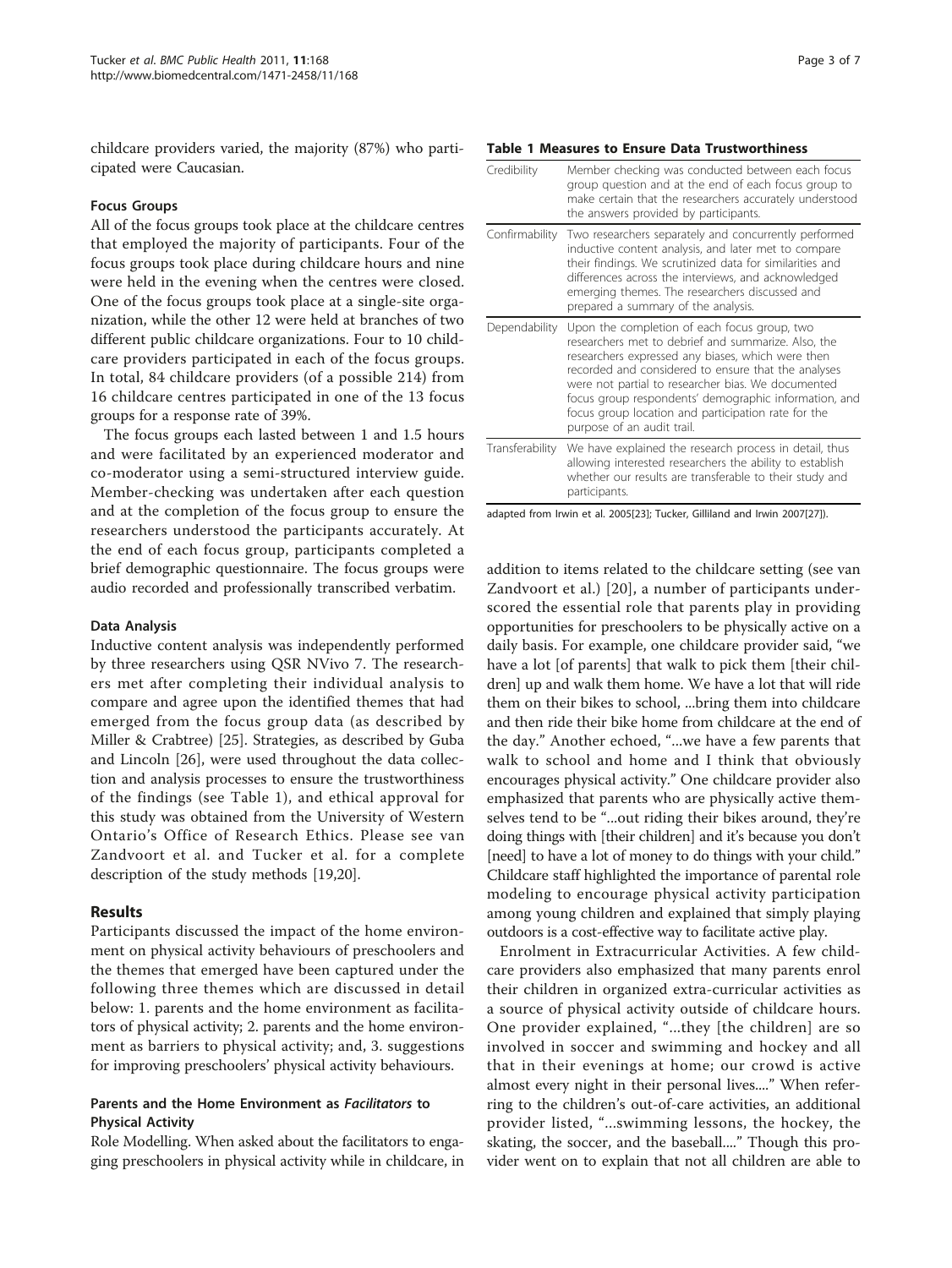participate in organized physical activities outside of childcare, "...[t]here is quite a few that do those extra activities but there [are] also the ones that can't afford it...." According to the childcare providers, many parents were supporting activity participation among their preschoolers by enrolling them in structured extracurricular sport and activities.

## Parents and the Home Environment as Barriers to Physical Activity

Lack of Encouragement for Physical Activity. When asked about the barriers to engaging preschoolers in physical activity, in addition to the items related to the childcare setting (see van Zandvoort et al.) [\[20](#page-6-0)], many childcare providers indicated that several parents did not seem to encourage an active lifestyle among their children outside of childcare hours. For example, one provider explained, "...when children go home on the weekends there is no outdoor or active play." Another elaborated, "...[i]t's a vicious cycle [and] you see it more and more...[i]f the parents are inactive the kids are." Yet another childcare provider stated, "I think there is definitely a decrease in just spur-of-the-moment...activities outside with your family. I don't think a lot of them do a lot of that kind of stuff...."

A number of the childcare providers spoke of their perceptions of the impact that inactive home-lives have on preschoolers' physical activity behaviours. One explained, "[on] Mondays they [the children] are very lethargic and [say] 'I don't want to. I'm bored.' By the end of the week you can see the influences of the [childcare providers]...and the playing they're doing [has] changed when they go home on the weekend. And [we] start all over again on Monday." Another provider said, "[b]ecause they don't do it [physical activity] at home... we hear 'oh I'm tired,' 'I can't do it,' [or] 'this is too much work.'"

Screen-viewing Behaviours. Some providers felt that even the children who were enrolled in extracurricular activities may not be physically active outside of the time spent at childcare or organized activities. One childcare provider expressed, "...when they're not at those [organized] activities all they do at home is play video games...it doesn't sound like they do any gross motor [activities] at home really." Another provider, lamenting on the challenge of time spent playing video games and watching television, said, "... the video games and the TV... they're overly subjected to that and finding entertainment and enjoyment out of physical activity sometimes isn't as exciting to them as the video games and the shows that they're watching." Another explained that children have become so enamoured by video games and television that they simply enjoy them more than they enjoy physical activity. She explained that she

often hears from both parents and the kids in her care that "[TV/video is] the privilege they get taken away now, it's not like 'oh you can't go outside today, you didn't have a good day...' it's always like 'no video games, your computer is taken away, your movie or TV time is taken away.'"

## Suggestions for Improving Preschoolers' Physical Activity Behaviours

A number of childcare providers suggested that preschoolers' physical activity levels might be increased through efforts to enhance parents' awareness of–and involvement in–their children's physical activity.

Increasing Parent Awareness of the Benefits of Physical Activity. A few providers emphasized the importance of parental awareness about the benefits of physical activity and opportunities for activity in their neighbourhoods. For example, one said, "[j]ust like what you do with us as educators, like professional development for us...it's kind of like for the families; if you could help to promote it or inform them [parents] then maybe they might go [to neighbourhood activities and programs]...." Another provider shared, "[i]t's all about education. I mean people say 'oh, I don't need that,' [but] it's ignorance, it's lack of education. Any knowledge is good, is helpful, and I think it can stop that cycle [of inactivity] as far as being healthy and having a healthy family." As a possible way to deliver this information to parents, one provider suggested they "...do a newsletter for the area. For... 'at this arena this night is available and it's free'...because maybe they [parents] don't know and maybe sending something out might encourage knowing it's free...." A different provider shared, "[w]e've done different [homework] things with more academic [subjects]... like reading...We could maybe do something along those lines in way of physical activity... [for example, asking the children] 'did you do 5 minutes of skipping?'...." While it was suggested that workshops could be held at childcare centres to provide physical activity information to parents, one provider indicated (based on past experience) that this approach does not always target the parents in greatest need. The provider explained, "...a few years ago we did a workshop on media violence but again...you get the gung hoe parents who... want to know everything to make their child's life as optimal as it can be and the ones who need to be there are not because they don't want to come." This childcare provider further highlighted that even when free babysitting and food was provided during the workshop, often times parents didn't come.

Childcare Staff and Parental Partnerships to Support Physical Activity. A number of childcare providers also felt a valuable way to increase children's activity behaviours was to engage parents in activities with their children. For example, one provider emphasized, "...[t]he biggest part of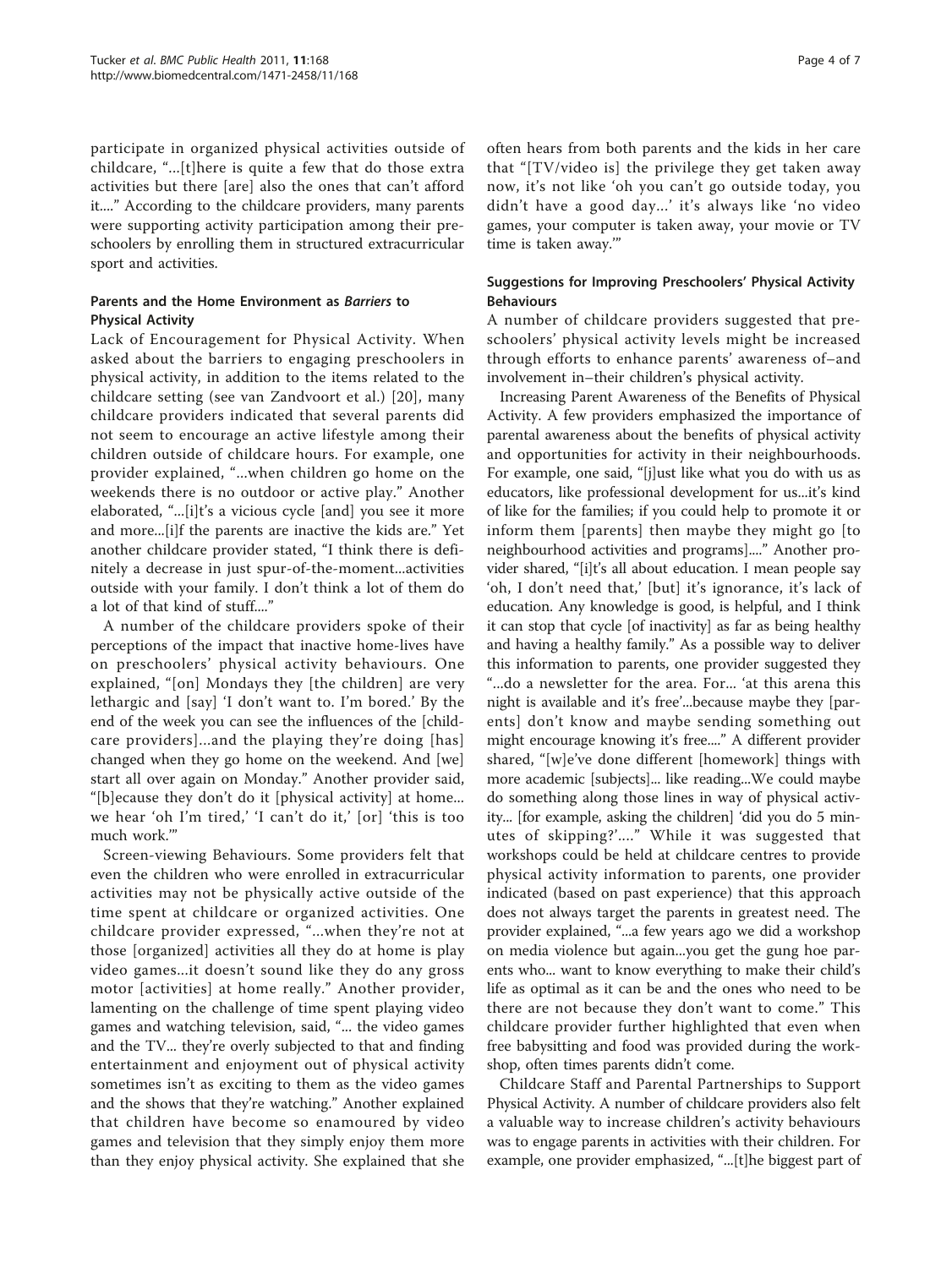parent involvement is they [parents] aren't role modeling and they don't want to be involved." By contrast, a couple of providers shared past positive experiences they had had with parents who participated in activities in their child's classroom, one of which shared, "...[w]e had a parent come in and they did an activ[ity]...about outer space with the children. The children had to move around and become a moving solar system. So getting parents involved... can also be another way of bringing that excitement in...They have ideas that we wouldn't necessarily think of." Another provider spoke about a game night that the children had requested, which was held at the childcare centre in the evening and offered children the opportunity to compete against their parents in a physical game. She explained, "...we had a phenomenal turnout [at that event]... [t]he parents all came in very much complaining, but the kids were hyped...once they [the parents] came back out they had such fun." While inviting parents into the childcare centre might not always be possible, it is clear that the partnership between childcare staff and parents is essential to facilitate healthy active behaviours among young children. One childcare provider highlighted the importance of open communication and complementary physical activity messaging when she said, "[i]f we don't educate the parents, how are we going to educate the kids. We need to work together with them. It's very important.... [it's] like toilet training...you need to have the parents doing it with you. If not, it's not working."

## **Discussion**

The purpose of this study was to explore childcare providers' perspectives of the role of parents and the home environment on supporting physical activity behaviours of preschool-aged children enrolled in childcare centres. What was not expected, and therefore, was particularly enlightening, was the reliance of childcare staff on parents/guardians to create a home environment that complements the positive and encouraging physical activity messaging children may receive in childcare. This finding is important given that parents of preschoolers have previously acknowledged their dependence on childcare staff to ensure their children are sufficiently active [[23](#page-6-0),[24](#page-6-0)]. Hearing childcare staff place a similar expectation on parents highlights the importance of parent-childcare staff partnerships that work together in service of developing healthy and active preschoolers. This finding warrants discussion because there has been increased attention placed on the childcare environment as a venue to support activity behaviours [\[28-32](#page-6-0)], and yet, staff are reporting that they cannot be fully successful in encouraging this important health behaviour if support and reinforcement for activity are lacking in the child's home. Physical activity is a complex behaviour that is influenced by a number of individuals (e.g., parents, childcare staff, siblings, etc.) and environments (e.g., home, childcare, and neighbourhood). Therefore, as mentioned above, it seems necessary that parents and childcare providers work together to ensure that preschoolers engage in sufficient physical activity. One plausible way to achieve this partnership might include activity documentation; if parents and childcare staff recorded the amount of activity children engaged in daily, this would serve to inform their care counterpart of the need for additional activity within their home or childcare environment. Having a better line of communication between the childcare staff and parents would allow these individuals to ensure their children, or the children they care for, are engaging in appropriate amounts of activity. Moreover, this communication will result in confirmation that their efforts are being continued and supported in the counter-environment (e.g., parents support of preschooler activity is extended to the childcare environment and vice versa). These partnerships might be maximized by providing educational material and resources for both parents and childcare staff to increase their confidence and comfort in supporting active behaviours among young children.

Childcare staff also noted the importance of parental role modeling to encourage active play among young children. Parents themselves have acknowledged the importance of their own role modeling in previous research [[23\]](#page-6-0). Parental role modeling is often captured using parent activity levels [[33\]](#page-6-0). Interestingly, in a systematic review of environmental correlates of physical activity in youth, Ferreira and colleagues noted that during childhood, fathers are more influential role models for children of both genders [\[34\]](#page-6-0). Specifically, fathers' physical activity levels appear to be associated with physical activity levels of children despite genders, while mothers' activity levels appear to be linked with girls' activity behaviours [[34\]](#page-6-0). Among preschoolers, Sallis and colleagues identified that parental physical activity levels were significantly correlated with child activity participation and suggested that the impact of parental role modeling may extend to venues outside the home [[15\]](#page-6-0). This suggests the influence and reach that parental role model plays in fostering health behaviours among their children. Parental support for physical activity has been identified as a significant positive influence on children's physical activity participation [[35\]](#page-6-0); that is, by playing with children, providing transportation to parks and activity facilities, and reinforcing physical activity participation, parents can increase physical activity participation among preschoolers [\[35](#page-6-0)]. In fact, Oliver and associates recently suggested that increased preschooler physical activity is a result of parent activity prioritization and parental support [\[36\]](#page-6-0), and Moore and colleagues noted that preschoolers with two active parents were 5.8 times more likely to be active than preschoolers with inactive parents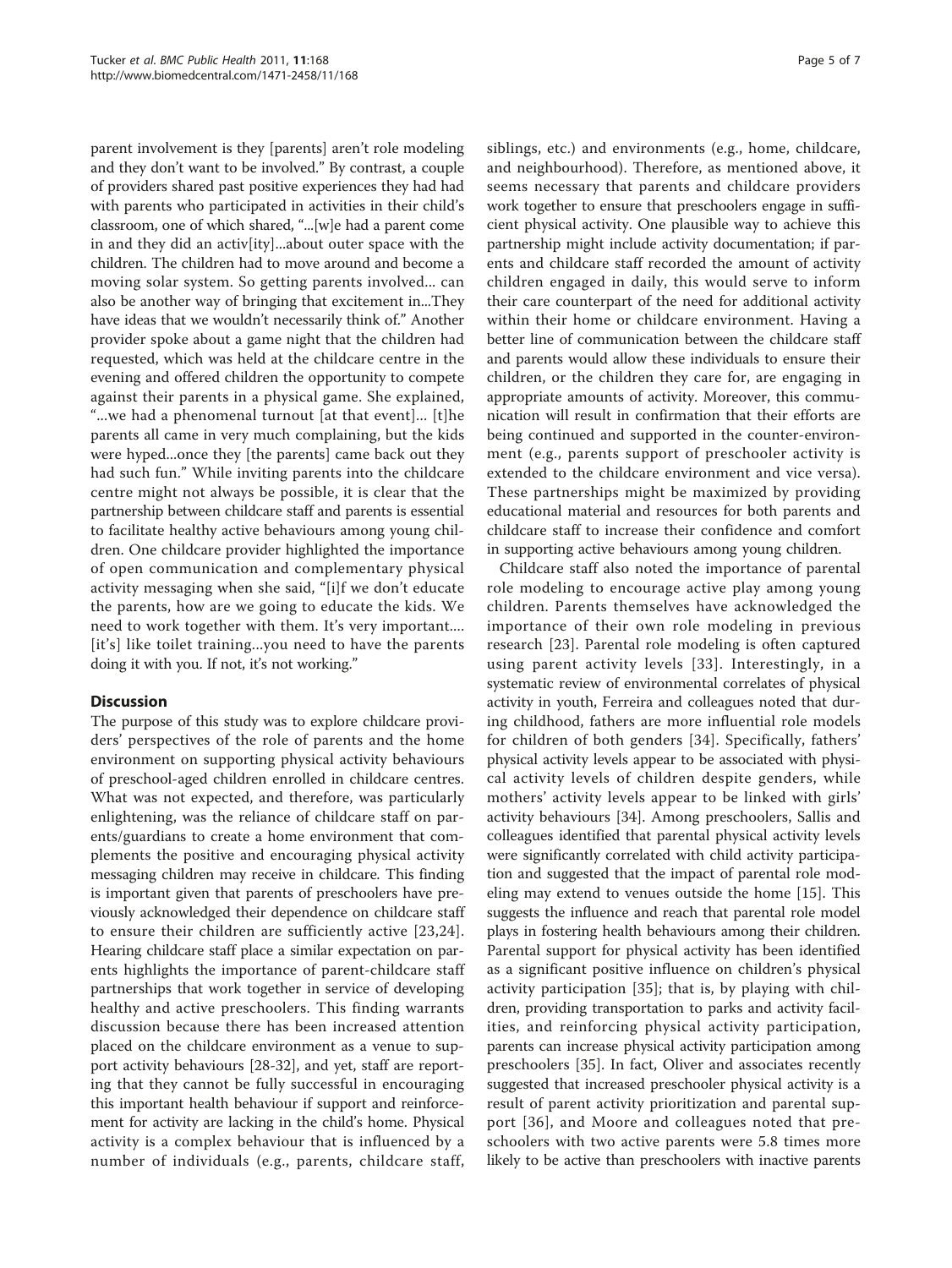<span id="page-5-0"></span>[[16\]](#page-6-0). Clearly, encouragement of appropriate physical activity levels among young children is crucial in the home environment, and mechanisms to support parents to engage in activity with their children are necessary.

An additional finding of this study was the providers' perspectives that children spend a substantial amount of time in sedentary behaviours at home. While the results of this study do not come from parents, children often tell their childcare provider(s) what they did on the weekend, and participants reported that many of their charges spend a great deal of time in front of a screen (e.g., television, computer, video game). This findings is not surprising given the national average for screen time among Canadian youth is 6 hours per day on weekdays and 7 hours per day on weekend days, and that 27% of 2-3 year old toddlers and 23% of 4-5 year old preschoolers engage in more than 2 hours of screen time per day [7]. Parents of preschoolers have previously reported that their children spend 1 to 5 hours a day in front of a screen and that the television is often used as a "babysitter" [[37](#page-6-0)]. With the increased presence of both parents in the workforce, parents of preschoolers have reported that they are "too busy" and "too tired" to actively play with their children [[38\]](#page-6-0), resulting in increased time in sedentary behaviours. The high rate of screen viewing, and consequently, sedentary behaviours, is problematic given the rising rates of childhood obesity, and efforts are needed to entice families to turn off the screens and engage in active play together.

Although the present study provides a number of important findings, the limitations of this research must be acknowledged. First, it must be noted that because the intended primary focus of this research was not the home environment, and instead it was an unanticipated theme about which caregivers focussed, we may have missed asking some focus group questions that probed even deeper into this area. Secondly, the participants included a convenience sample of very eager childcare providers and the results of this study are limited to our sample. Regardless of these limitations, the present study offers valuable insights into the need for parentcaregiver partnerships and the importance of providing a supportive home environment with parents who actively play with their children.

## Conclusion

The current study provides insightful and unique information regarding childcare providers' perspectives about the importance of the home environment in supporting preschoolers' physical activity participation. The results of this study highlight the need for parents and childcare staff to work together to engage preschoolers in ample activity and to communicate similar messaging regarding the importance of this health behaviour. Specifically, the examples provided by participants highlight the need for

effective staff and parent partnerships in service of developing active behaviours among young children; in other words, the effort and education that transpires in the childcare centre could be lost if children go home to an environment and parents that do not support or value physical activity. As discussed above, previous research has found that physical activity participation among preschoolers is linked to parents' physical activity levels (role modeling) and an activity-supporting home environment [[35\]](#page-6-0). In the current research, participants acknowledged the opportunity and necessity for increased collaboration and partnership between childcare providers and parents to support healthy active behaviours among these young citizens.

#### Acknowledgements

This research was supported by the Heart and Stroke Foundation of Ontario's Community Advocacy Grant. We would like to thank Leigh Vanderloo for her assistance with data collection and analysis and for her help in preparing this manuscript. Special thanks are extended to the childcare providers who participated in this study.

#### Author details

<sup>1</sup>School of Occupational Therapy, 1201 Western Road, Elborn College, University of Western Ontario, London, ON, N6G 1H1, Canada. <sup>2</sup>Middlesex-London Health Unit, 50 King St., London, ON, N6A 5L7, Canada. <sup>3</sup>School of Health Studies, Arthur & Sonia Labatt Health Sciences Building, University of Western Ontario, London, ON, N6A 5B9, Canada.

#### Authors' contributions

PT conceived of the study and oversaw all aspects. PT also completed a number of the focus groups, was responsible for data analysis and drafting the manuscript. MvZ completed data collection and analysis and assisted with the first draft of the manuscript. SB assisted with data analysis and provided feedback on the manuscript. JI assisted with data collection and provided feedback on the manuscript. All authors contributed to the design of the study and read and approved of the final manuscript.

#### Competing interests

The authors declare that they have no competing interests.

#### Received: 21 December 2010 Accepted: 17 March 2011 Published: 17 March 2011

#### References

- 1. Canning PM, Courage ML, Frizzell LM: [Prevalence of overweight and](http://www.ncbi.nlm.nih.gov/pubmed/15289421?dopt=Abstract) [obesity in a provincial population of Canadian preschool children.](http://www.ncbi.nlm.nih.gov/pubmed/15289421?dopt=Abstract) CMAJ 2004, 171(3):240-242.
- 2. He M, Sutton J: Using routine growth monitoring data in tracking overweight prevalence in young children. Can J Pub Health 2004, 95(6):419-423.
- 3. Daniels SR: [The consequences of childhood overweight and obesity.](http://www.ncbi.nlm.nih.gov/pubmed/16532658?dopt=Abstract) Future Child 2006, 16(1):47-67.
- 4. Strong WB, Malina RM, Blimkie CJR, Daniels SR, Dishman RK, Gutin B, Trudeau F: Evidence-based physical activity for school-aged youth. J Pediatr 2006, 146(6):732-737.
- 5. Whitaker RC, Wright JA, Pepe MS, Seidel KD, Dietz WH: Predicting obesity in young adulthood from childhood and parental obesity. NEJM 1997, 25(337):869-873.
- 6. Freedman D, Kettel Khan L, Serdula M, Dietz WH, Srinivasan S, Berenson G: The relation of childhood BMI to adult adiposity: the Bogalusa Heart Study. Pediatr 2005, 11:22-27.
- 7. Active Healthy Kids Canada: Healthy habits start earlier than you think. The Active Healthy Kids Canada report card on physical activity for children and youth. Toronto: Active Healthy Kids Canada; 2010.